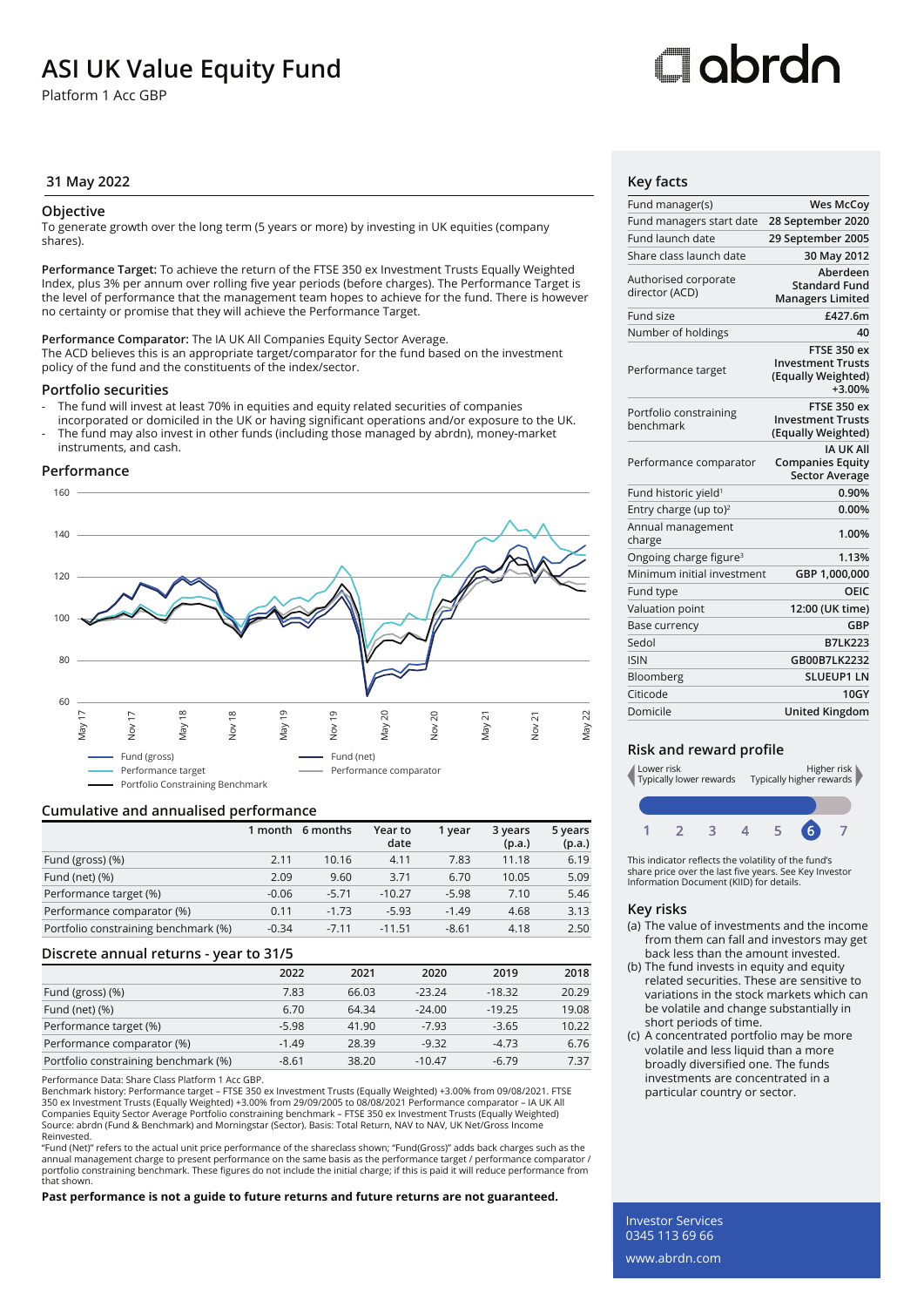### **Management process**

- The management team use their discretion (active management) to maintain a concentrated asset mix at sector and stock level.
- Their primary focus is on stock selection using research techniques to select individual holdings. - The research process follows a "value" investment approach, focussing on finding companies
- typically trading at a significant discount to the value of their assets, sales or earnings.
- The fund employs an all capitalisation approach, investing across the market capitalisation range. In seeking to achieve the Performance Target, the FTSE 350 ex Investment Trusts Equally Weighted Index is used as a reference point for portfolio construction and as a basis for setting risk constraints. The expected variation ('tracking error') between the returns of the fund and the index, is not ordinarily expected to exceed 10%. Due to the active nature of the management process, the Fund's performance profile may deviate significantly from that of the FTSE 350 ex Investment Trusts Equally Weighted Index.

### **Top Ten Holdings**

### **Sector (%)**

| Glencore PLC                         | 6.2  |
|--------------------------------------|------|
| Indivior PLC                         | 6.2  |
| Thungela Resources Ltd               | 5.7  |
| Standard Chartered PLC               | 5.2  |
| Alfa Financial Software Holdings PLC | 4.8  |
| 888 Holdings PLC                     | 4.6  |
| Micro Focus International PLC        | 4.4  |
| <b>Barclays PLC</b>                  | 4.4  |
| Just Group PLC                       | 3.8  |
| Entain PLC                           | 3.6  |
| Assets in top ten holdings           | 48.9 |

| Financials             | 23.5             |
|------------------------|------------------|
| Consumer Discretionary | 16.31            |
| Materials              | 11.31            |
| Industrials            | 9.61             |
| Information Technology | 8.9              |
| Health Care            | 8.4 <sub>1</sub> |
| Energy                 | 5.5              |
| Real Estate            | 48               |
| Other                  | 8.0              |

Cash 3.8 ■

- (d) The shares of small and mid-cap companies may be less liquid and more volatile than those of larger companies.
- (e) The use of derivatives carries the risk of reduced liquidity, substantial loss and increased volatility in adverse market conditions, such as a failure amongst market participants. The use of derivatives may result in the fund being leveraged (where market exposure and thus the potential for loss by the fund exceeds the amount it has invested) and in these market conditions the effect of leverage will be to magnify losses.

### **Risk stats**

Fund Volatility^ **29.10**

Source : abrdn. ^ Three year annualised.

### **Derivative usage**

- The fund may use derivatives to reduce risk, reduce cost and/or generate additional income or growth consistent with the risk profile of the fund (often referred to as 'Efficient Portfolio Management').
- Derivative usage for the fund is expected to be very limited. An example of usage would be the fund buying an equity index future to maintain market exposure following a significant inflow into the fund.

Source : abrdn 31/05/2022

Figures may not always sum to 100 due to rounding.